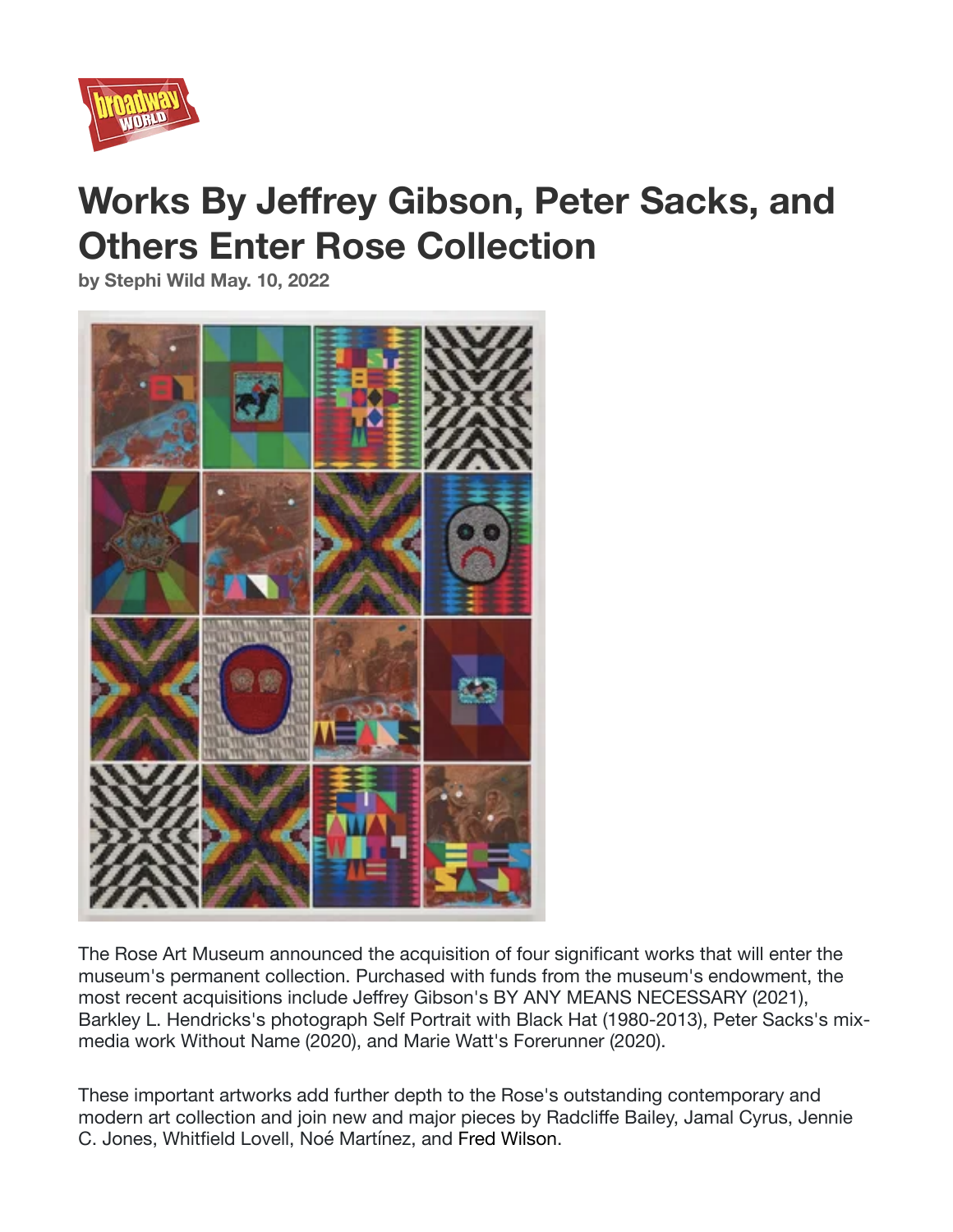This summer, the newly acquired works by Gibson, Sacks, and Watts will be shown in the museum's 60th anniversary collection show, re: collections, Six Decades at the Rose Art Museum, as part of an upcoming rotation.

re: collections, Six Decades at the Rose Art Museum is on view through June 16, 2024. Hendricks's self-portrait is already on view in the exhibition "My Mechanical Sketchbook"- Barkley L. Hendricks & Photography, open through July 24, 2022.

Commenting on the recent acquisitions, Gannit Ankori, Henry and Lois Foster Director and Chief Curator, stated: "We are thrilled to welcome the exceptional work of Jeffrey Gibson, Barkley L. Hendricks, Peter Sacks, and Marie Watts into the Rose collection. We are always looking for work that helps fill in the lacunae, making our collection more reflective of and responsive to our complex world. These pieces offer new perspectives, ideas, experiences, and voices, deepening our already stellar permanent collection."

## **JEFFREY GIBSON (b. 1972, Colorado) BY ANY MEANS NECESSARY, 2021**

Jeffrey Gibson's vibrantly patterned work refers to his Indigenous heritage and queer identity and the aesthetics and biases associated with those identity markers. He draws on Indigenous processes and materials and queer histories that use camp aesthetics as a critical strategy to deny any romanticizing of Indigenous cultures.

Gibson earned a BFA from the School of the Art Institute of Chicago and an MA from the Royal College of Art, London. His celebrated work has been featured in recent solo exhibitions at the Denver Art Museum, Denver, CO; the New Museum, New York; and Brooklyn Art Museum, Brooklyn, NY. His work was also included in the 2019 Whitney Museum of American Art Biennial. A 2019 MacArthur Fellowship recipient, Gibson is a member of the Mississippi Band of Choctaw Indians.

## **BARKLEY L. HENDRICKS (b. 1945, Philadelphia, PA; d. 2017, New London, CT) Self Portrait with Black Hat, 1980-2013**

Barkley L. Hendricks was a revolutionary American painter and photographer. Hendricks's subjects exude attitude and style in his monumental portraits of people, primarily members of the African diasporas. Hendricks's painting and photographic work directly engages with art history, the tradition of portraiture and confronts the black subject's invisibility and hypervisibility.

In Self Portrait with Black Hat, Hendricks uses the traditional tropes of self-portraiture to identify himself: a painter with the tools of his trade. He is a photographer-lifting his camera into a position of prominence, transforming the mechanical lens into the artist's third eye. The books and records in the background evoke the artist's musical and intellectual preferences. Finally, his black hat, contrasting white shirt, ringed fingers, and self-referential hand gesture call attention to Hendricks as an elegant noteworthy personality.

#### **PETER SACKS (b. 1950, Port Elizabeth, South Africa) Without Name, 2020**

An expatriate of South Africa, Peter Sacks is an accomplished poet, educator, and renowned painter. Sacks spent half of his life in his home country in the western city of Durban. He